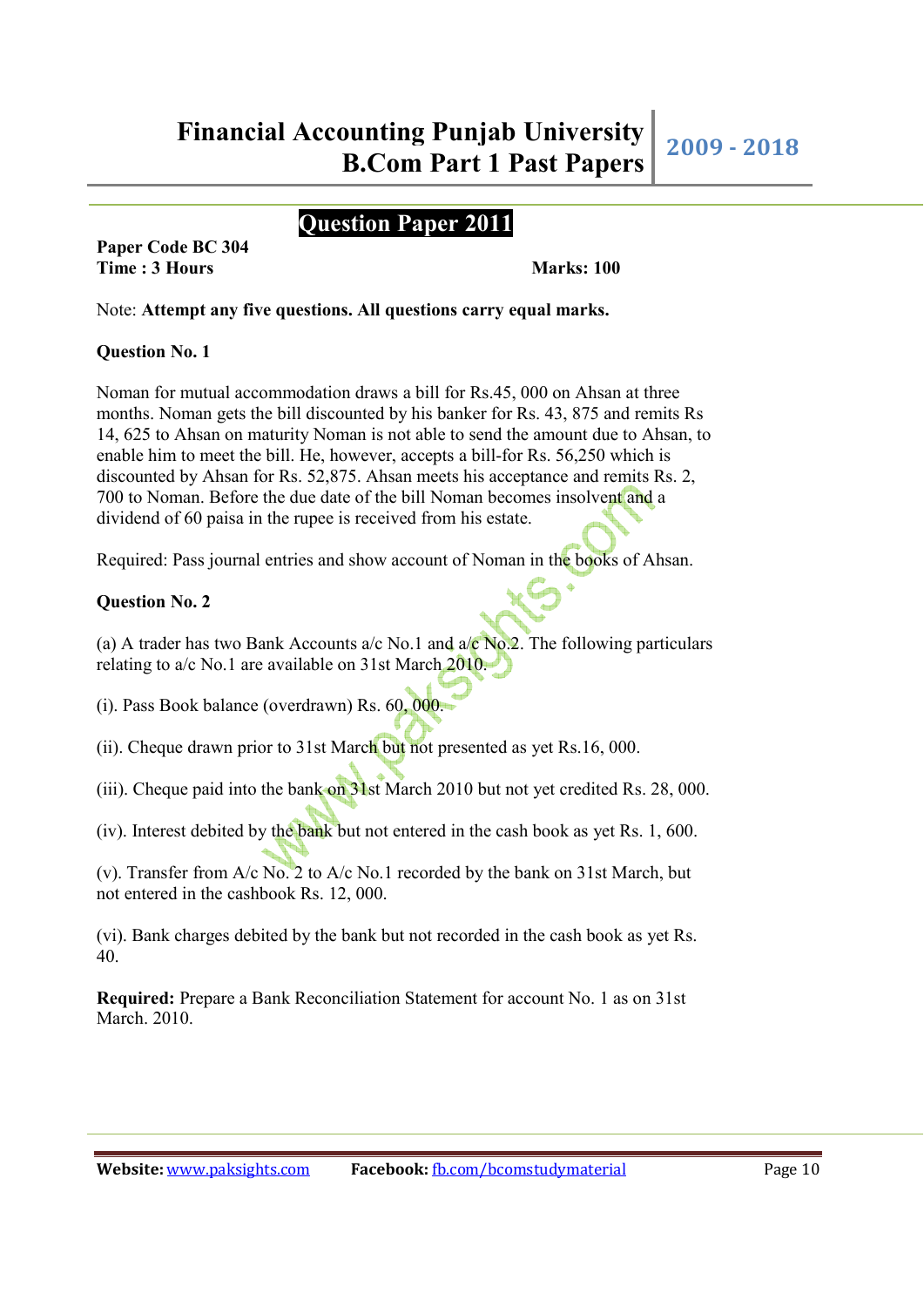### **(b) Enter the following transactions in the books of A Rahim in a double column cash book and balance the same on 30thApril, 2010.**

April 1 Cash in hand Rs. 80, 000 and bank overdrawn balance Rs. 270, 000.

April 4 Received two cheques for cash sales

(a) From X Rs. 120, 000.

(b) From Y Rs, 16, 000

April 5 Endorsed the first cheque to purchase furniture from A and the second cheque to B to settle his account

April 10 Sold goods to M for cash Rs. 200, 000 and deposited the same into the bank.

April 12 The cheque endorsed to B returned dishonored,

April 16 Purchased stationery for Rs. 10, 000 by cheque.

April 18 Received from P Rs 160, 000 on account.

April 22 Q, a customer deposited into the bank Rs.70, 000

April 25 Bought furniture for cash Rs. 120, 000.

April 30 Bank debited Rs. 3, 000 for incidental charges.

April 30 Deposited all cash over Rs. 40, 000 into the bank.

# **Question No. 3**

**The Trail Balance of Farooq & Co. did not agree. The credit side was exceeding that of debit side by Rs. 20, 000 and the difference was placed in Suspense A/c. The following errors were discovered later on. To rectify these errors pass necessary journal entries and prepare suspense account State also the effect of errors on final accounts.** 

1. Purchase Book was overcast by Rs. 3, 600.

2. An amount of Rs. 5, 200 receivable from Salman & Co. was not included in Debtors schedule.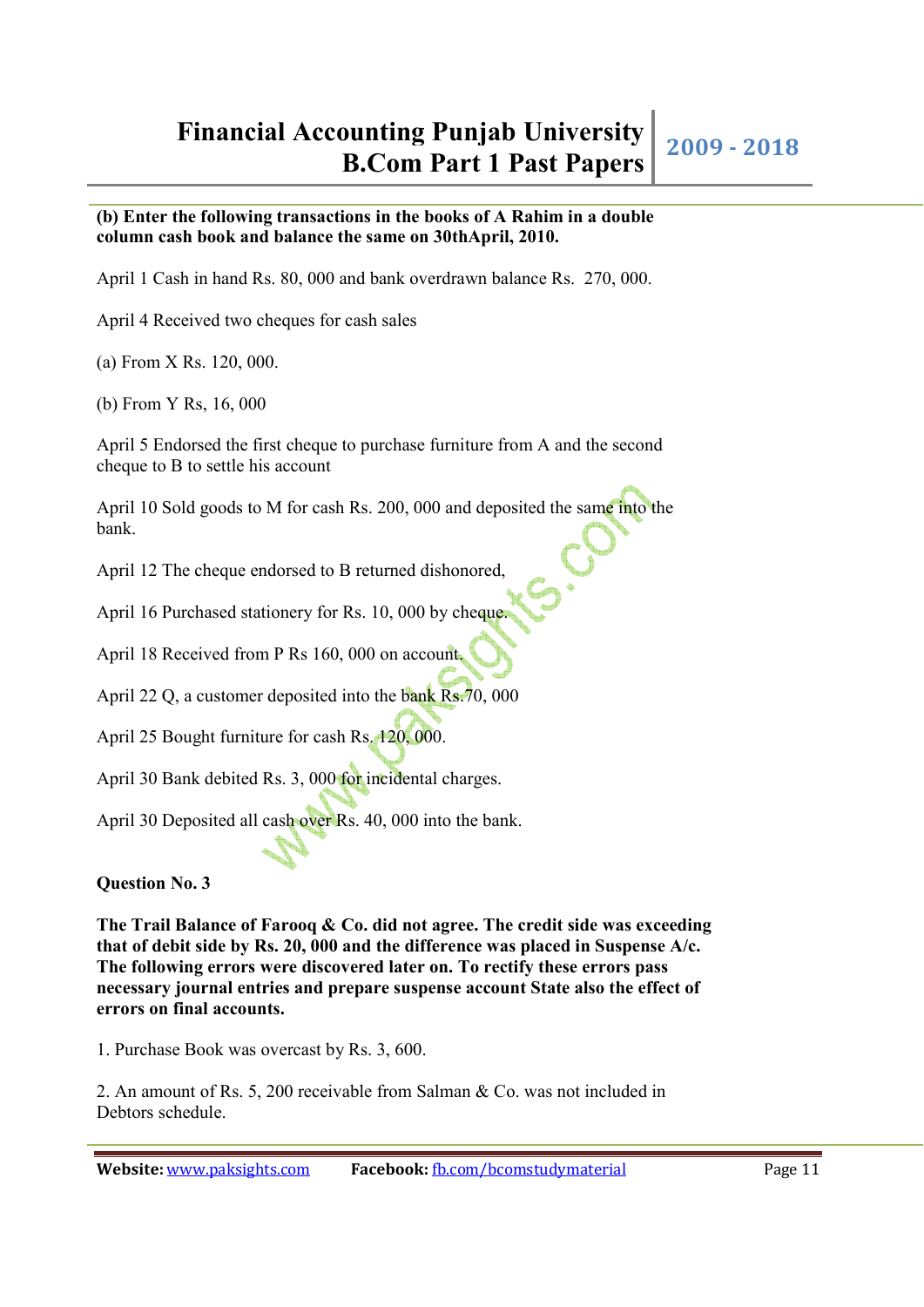# **Financial Accounting Punjab University bunting Punjab University** 2009 - 2018<br>**B.Com Part 1 Past Papers** 2009 - 2018

3. Received Rs. 11, 600 from Khawaja & Co. but this was credited to their account as Rs. 10, 000.

4. Goods sold to Ahsan for Rs.14, 000 on credit were not posted to his account.

5. Rafiq Bros. returned goods worth Rs. 6, 000. This was credited to their account but not entered in the sales returns book.

#### **Question No. 4**

#### **X Y and Z carrying on business and sharing profits in the ratio of 3:2:1 respectively agreed to dissolve their partnership firm on 31st December 2010. The balance sheet of the firm as on that date is as follows:**

| <b>Assets</b> | Rs      | <b>Liabilities</b> | Rs      |
|---------------|---------|--------------------|---------|
| Machinery     | 100,000 | Creditors          | 88,000  |
| Stock         | 60,000  | Capital            |         |
| Debtors 000   | 78,000  | Х                  | 100,000 |
| Cash at Bank  | 32,000  |                    | 10,000  |
|               |         |                    | 72,000  |
|               | 270,000 |                    | 270,000 |

X agreed to take over machinery at on agreed value of Rs. 80, 000. A sum of Rs. 63, 000 could be realized from debtors and stock was sold for 46, 000. The creditors were satisfied by payment of Rs. 84,000. X agreed to bear all expenses of dissolution. For this service X is to be paid  $\mathbb{R}s$ . 3, 000? Actual expenses amount to Rs.5, 000. Draw up a realization account, bank account and partner's capital accounts assuming that all partners are solvent

#### **Question No. 5**

Given below is the receipts and payments account of the mumtaz club for the year ending 31st December 2010.

|                           | <b>Rs</b> |                            | <b>Rs</b> |
|---------------------------|-----------|----------------------------|-----------|
| Balance b/d               | 10,250    | <b>Salaries</b>            | 6,000     |
| <b>Subscriptions:</b>     |           | General expenses           | 750       |
| 2009                      | 400       | Drama expenses             | 4,500     |
| 2010                      | 20,500    | News papers etc.           | 1,500     |
| 2011                      | 600       | Municipal taxes            | 400       |
| Donations for prize fund  | 5,400     | Charity                    | 3,500     |
| Proceeds of drama tickets | 9,500     | Investments                | 20,000    |
| Sale of waste papers      | 450       | <b>Electricity Charges</b> | 1450      |
| Balance c/d               | 9,000     |                            |           |
|                           | 47,000    |                            | 47,000    |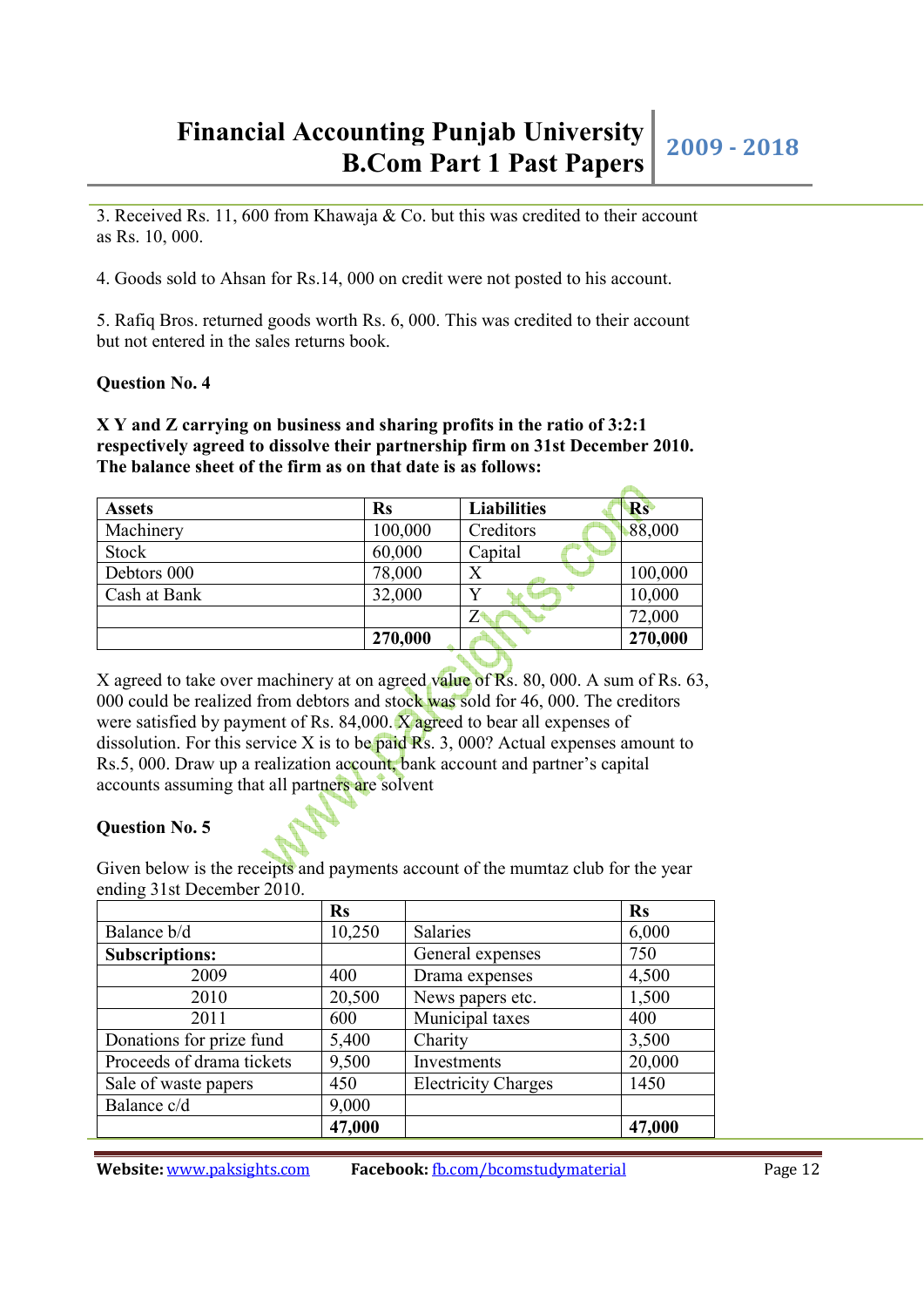# **Financial Accounting Punjab University bunting Punjab University** 2009 - 2018<br>**B.Com Part 1 Past Papers**

Prepare the Club's income and expenditure account for the year ended 31st December, 2010 and its Balance sheet as on that date, after taking the following information into account:

(i). There are 500 members, each paying an annual subscription of Rs. 50, Rs. 500 being in arrears for 2009.

(ii) Municipal taxes amounting to Rs. 400 per Year have been paid up to 31st March 2011 and Rs. 500 for salaries is outstanding.

(iii) Building stood in the books at Rs. 50, 000 and it s required to write off depreciation at 5 per cent.

(iv) Three per cent interest has accrued investments for five months.

#### **Question No. 6**

**From the following Trial Balance of Shahid Bros. Prepare a trading & Profit and Loss A/C for the year ended 31-12-2010 and also Balance Sheet as on the above date.**

| <b>Particulars</b>                | <b>Debit</b> | <b>Credit</b> |
|-----------------------------------|--------------|---------------|
| Stock on 1-1-2010                 | 48,400       |               |
| Purchases                         | 82,000       |               |
| Sales                             |              | 239,200       |
| Capital                           |              | 366,400       |
| Drawings                          | 16,800       |               |
| Furniture                         | 48,000       |               |
| Salaries outstanding              |              | 5,200         |
| <b>Sundry Debtors</b>             | 67,200       |               |
| <b>Sundry Creditors</b>           |              | 50,000        |
| Income Tax                        | 2,400        |               |
| Machinery                         | 72,000       |               |
| Building                          | 160,000      |               |
| Investment in 10% Govt Securities | 32,00        |               |
| Wages                             | 48,000       |               |
| <b>Salaries</b>                   | 52,000       |               |
| General Expenses                  | 12,000       |               |
| Cash at Bank                      | 12,000       |               |
| Cash in hand                      | 8,000        |               |
| <b>Total</b>                      | 660,800      | 660,800       |